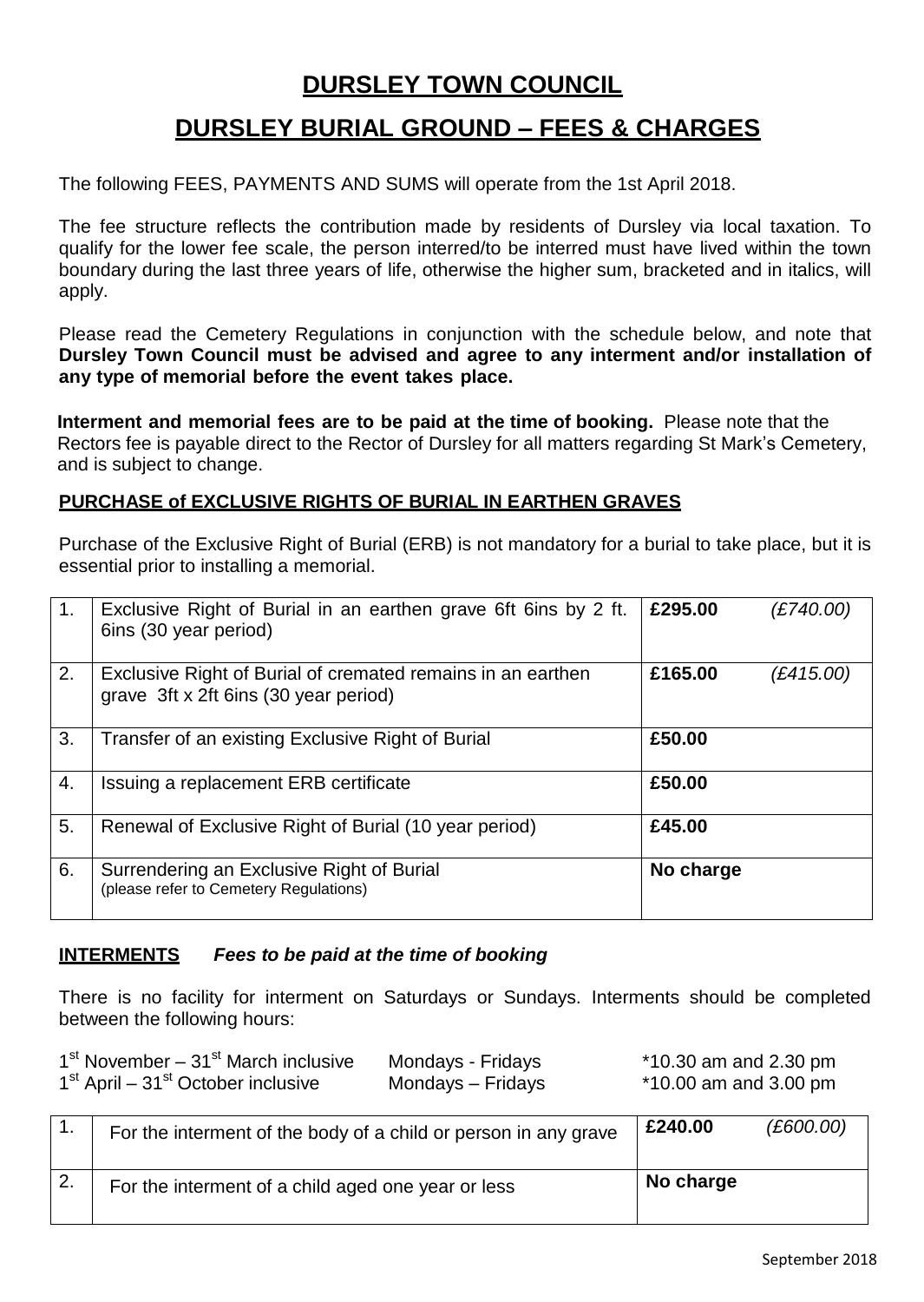| 3. | For the interment of a casket of cremated remains in any grave                                         | £145.00                  | (£365.00) |
|----|--------------------------------------------------------------------------------------------------------|--------------------------|-----------|
| 4. | For the interment of ashes in a grave (pouring)                                                        | £125.00                  |           |
| 5. | For the interment of ashes in the Garden of Remembrance<br>(Kingshill)                                 | £130.00                  |           |
| 6. | For the interment of ashes in St Mark's Burial Ground (pouring)                                        | £125.00<br>+ Rectors Fee |           |
| 7. | Should an interment not commence within 15 minutes of the<br>time previously arranged with the Council | £60.00                   |           |
| 8. | Should an interment extend beyond the hours stated above <sup>*</sup> .                                | £135.00                  |           |

# **MONUMENTS, GRAVESTONES, TABLETS** *fees to be paid at the time of booking*

To erect or place on a grave in Kingshill Cemetery any of the following, including an inscription:

| $\mathbf 1$ .    | Headstone, including base (with or without vase)<br>(not exceeding: 5 feet in height, 2 feet 6 inches wide, 2 feet<br>deep) | £145.00   | (E365.00) |
|------------------|-----------------------------------------------------------------------------------------------------------------------------|-----------|-----------|
| 2.               | A tablet (not exceeding headstone measurements above)                                                                       | £85.00    | (£215.00) |
| 3.               | A vase (not exceeding 18 inches in height)                                                                                  | £70.00    | (E175.00) |
| $\overline{4}$ . | Replacement of any memorial with no additional inscription                                                                  | £25.00    |           |
| 5.               | Subsequent inscriptions on any memorial                                                                                     | £60.00    | (E150.00) |
| 6.               | Replacement memorial with additional inscription                                                                            | £80.00    | (£200.00) |
| 7.               | Re-fixing of a memorial                                                                                                     | No charge |           |

## **WOODEN CROSSES**

To erect or place on a grave in Kingshill Cemetery including an inscription:

| A simple temporary wooden cross including inscription, in-situ<br>for less than 1 year, pending the erection of a permanent<br>memorial (not less than 2 ft. in height and not exceeding 3 ft. 6<br>inches in height)           | No charge |
|---------------------------------------------------------------------------------------------------------------------------------------------------------------------------------------------------------------------------------|-----------|
| A simple wooden cross including inscription (not less than 2 ft.<br>in height and not exceeding 3 ft.6 inches in height)<br>This fee will be payable following the first anniversary of the<br>installation of the wooden cross | £40.00    |